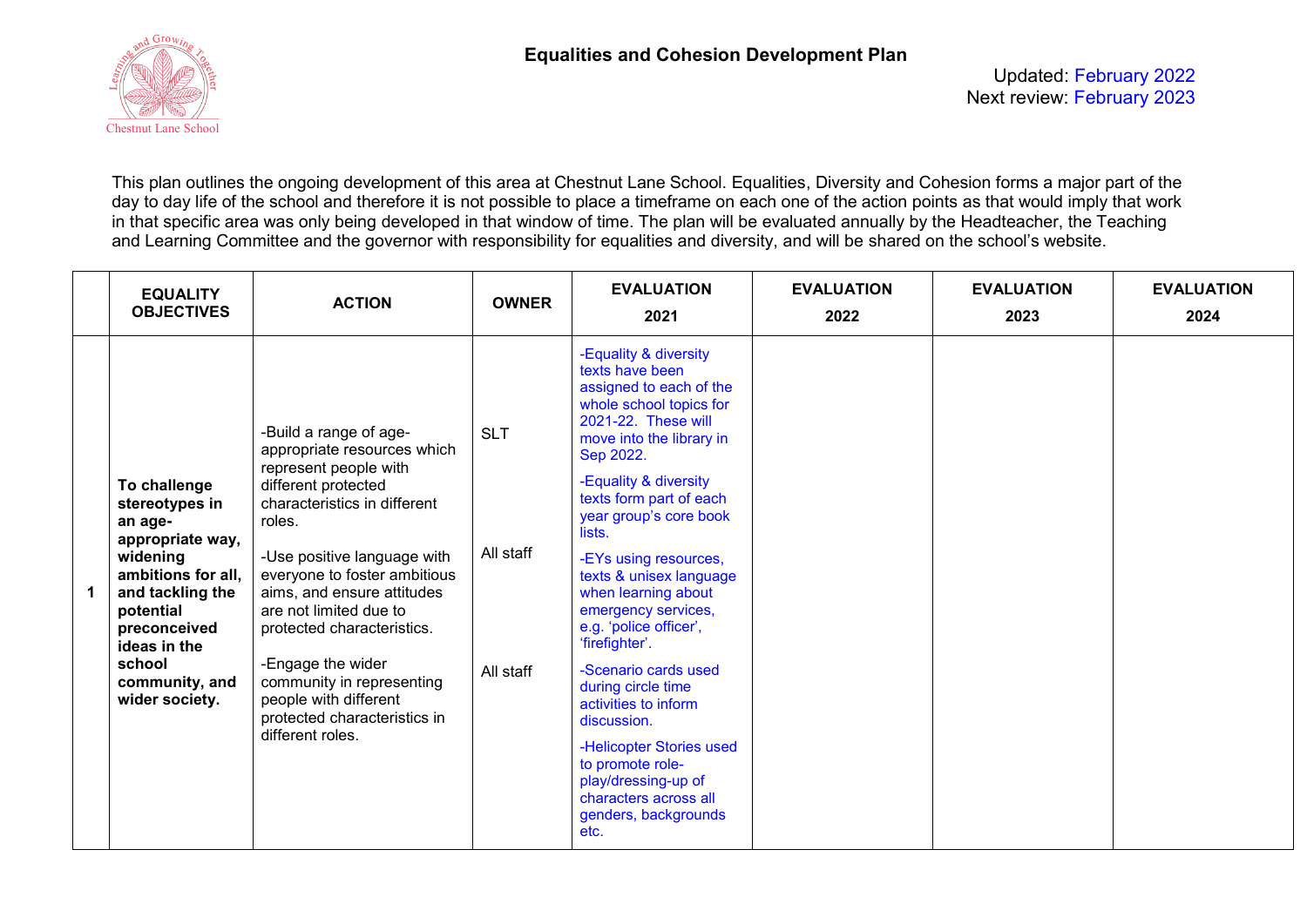| $\mathbf{2}$ | To reflect the<br>diverse school<br>population<br>through<br>representing<br>everyone's<br>personal<br>experiences, by<br>sharing and<br>celebrating in an<br>open and<br>collaborative<br>manner. | -Encourage the sharing of<br>personal experiences, such<br>as celebrating festivals and<br>special occasions, with the<br>school community.<br>-Develop understanding of<br>differences between people,<br>making links to identify<br>commonalities.<br>-Embed learning from others<br>across the school. | All staff<br>All staff<br>All staff | -Planning based on<br>pupils' experiences &<br>interests in place.<br><b>Range of festivals</b><br>celebrated across year.<br>-Assemblies based on<br>festivals & occasions<br>carried out.<br>-Workshops &<br>educational visits<br>planned, inc. looking at<br>charitable links<br>between holy places &<br>wider community.<br>-Learning from others<br>incorporated into |  |  |
|--------------|----------------------------------------------------------------------------------------------------------------------------------------------------------------------------------------------------|------------------------------------------------------------------------------------------------------------------------------------------------------------------------------------------------------------------------------------------------------------------------------------------------------------|-------------------------------------|------------------------------------------------------------------------------------------------------------------------------------------------------------------------------------------------------------------------------------------------------------------------------------------------------------------------------------------------------------------------------|--|--|
|              |                                                                                                                                                                                                    |                                                                                                                                                                                                                                                                                                            |                                     | foundation subject<br>assessment.                                                                                                                                                                                                                                                                                                                                            |  |  |

The school has identified the following actions and strategies that are specifically designed to meet the three aims of the Equality Duty. We have identified potential gaps in provision and determined what the school is dong to address them.

| THE EQUALITY<br><b>DUTY AIMS</b> | <b>ACTION</b>                  | <b>OWNER</b> | <b>EVALUATION</b><br>2021 | <b>EVALUATION</b><br>2022 | <b>EVALUATION</b><br>2023 | <b>EVALUATION</b><br>2024 |
|----------------------------------|--------------------------------|--------------|---------------------------|---------------------------|---------------------------|---------------------------|
| <b>Eliminate</b>                 | -Effective policies and        | <b>SLT</b>   | -Whole School             |                           |                           |                           |
| unlawful                         | procedures to address this     |              | Behaviour policy &        |                           |                           |                           |
| discrimination,                  | aim are in place including:    |              | procedures reviewed -     |                           |                           |                           |
| harassment                       | Anti-bullying policy, Whole    |              | <b>April 2021.</b>        |                           |                           |                           |
| and                              | School Behaviour policy &      |              |                           |                           |                           |                           |
| victimisation                    | principles, Child Protection   |              | -Updated Child            |                           |                           |                           |
| and other                        | policy, Grievance policy,      |              | Protection policy - Sep   |                           |                           |                           |
| conduct                          | Whistleblowing policy.         |              | 2021 & Whistleblowing     |                           |                           |                           |
| prohibited by                    |                                |              | policy – Nov 2021.        |                           |                           |                           |
| the Act.                         | -A clear code of conduct is in | All staff    |                           |                           |                           |                           |
|                                  | place for all staff.           |              | -Incident logs in place,  |                           |                           |                           |
| *Eliminating                     |                                |              | by year group             |                           |                           |                           |
| discrimination                   | -Procedures in place for       | All staff    | (+playground), to         |                           |                           |                           |
| also covers                      | recording and reporting acts   |              | ensure consistent &       |                           |                           |                           |
| marriage and civil               | of discrimination.             |              | detailed recording. In    |                           |                           |                           |
|                                  |                                |              | addition to First Aid.    |                           |                           |                           |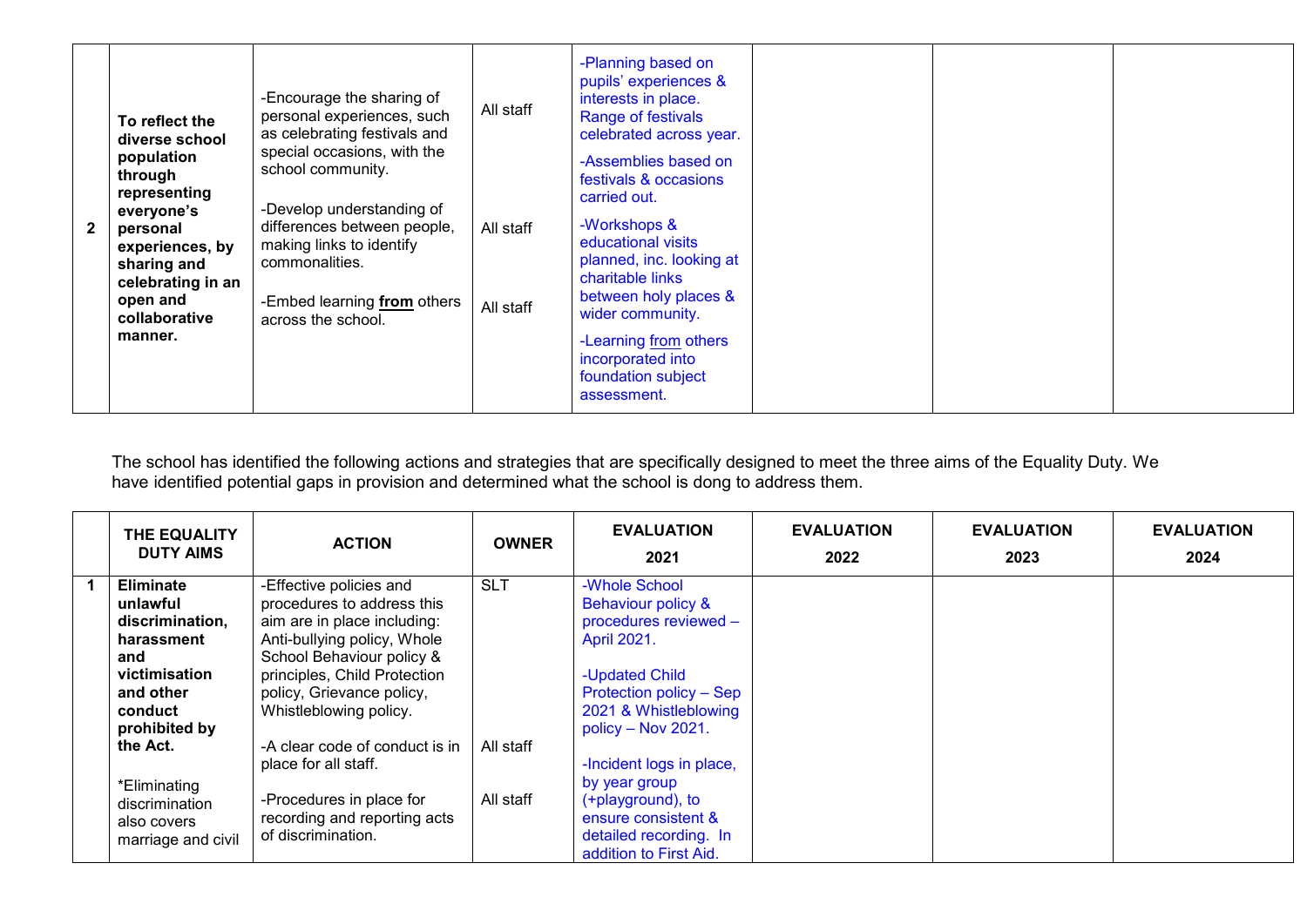|              | THE EQUALITY                                                                               | <b>ACTION</b>                                                                                                                                     | <b>OWNER</b>       | <b>EVALUATION</b>                                                                                                            | <b>EVALUATION</b> | <b>EVALUATION</b> | <b>EVALUATION</b> |
|--------------|--------------------------------------------------------------------------------------------|---------------------------------------------------------------------------------------------------------------------------------------------------|--------------------|------------------------------------------------------------------------------------------------------------------------------|-------------------|-------------------|-------------------|
|              | <b>DUTY AIMS</b>                                                                           |                                                                                                                                                   |                    | 2021                                                                                                                         | 2022              | 2023              | 2024              |
|              | partnership in the<br>workplace.                                                           | -The recruitment process,<br>and Pay policy, ensure equal<br>and fair opportunities and<br>treatment for all.                                     | <b>SLT</b>         | -Changes to safer<br>recruitment at the<br>application stage, in<br>line with KCSiE Sep<br>2021.                             |                   |                   |                   |
|              |                                                                                            | -Flexible working<br>opportunities are provided,<br>i.e. for working parents                                                                      | <b>SLT</b>         | -Effective Flexible<br><b>Working Practices in</b><br><b>Schools webinar</b>                                                 |                   |                   |                   |
|              |                                                                                            | -A culture of 'respect' is<br>promoted throughout the<br>school, including the use of<br>age-appropriate vocabulary.                              | All staff          | attended (funded by<br>DfE). Considerations<br>made when developing<br><b>Whole School</b>                                   |                   |                   |                   |
|              |                                                                                            | -Class Charters used to raise<br>awareness of 'rights' and<br>'responsibilities' within the<br>classroom.                                         | Classroom<br>staff | Wellbeing policy.<br>-'Respect' forms part of<br>the agreed school<br>rules, and is regularly<br>discussed in                |                   |                   |                   |
|              |                                                                                            | -Training provided for staff in<br>understanding, recognising<br>and tackling discrimination.                                                     | <b>SLT</b>         | assemblies.<br>-Class Charters in<br>place - Sep 2021.                                                                       |                   |                   |                   |
| $\mathbf{2}$ | <b>Advance</b><br>equality of<br>opportunity<br>between people<br>who share a<br>protected | -Steps taken to identify and<br>meet the needs of people<br>from protected groups where<br>these are different from the<br>needs of other people. | All staff          | -'Reflection Room'<br>provided to all staff to<br>allow for reflection,<br>quiet time & prayer<br>during the working<br>day. |                   |                   |                   |
|              | characteristic<br>and those who<br>do not.                                                 | -Disadvantages suffered by<br>people due to their protected<br>characteristics are removed<br>or minimised.                                       | All staff          | -Collaboration with<br>external specialist<br>where necessary, e.g.<br><b>British Sign Language</b>                          |                   |                   |                   |
|              |                                                                                            | -The full range of learning<br>needs are addressed and<br>supported.                                                                              | Classroom<br>staff | interpreter.<br>-Development &<br>training needs of all                                                                      |                   |                   |                   |
|              |                                                                                            | -The curriculum is adapted<br>and made accessible to all,<br>for both in school and at<br>home.                                                   | Classroom<br>staff | staff mapped to<br>ensure equal access.<br>-All learning needs of<br>pupils met through                                      |                   |                   |                   |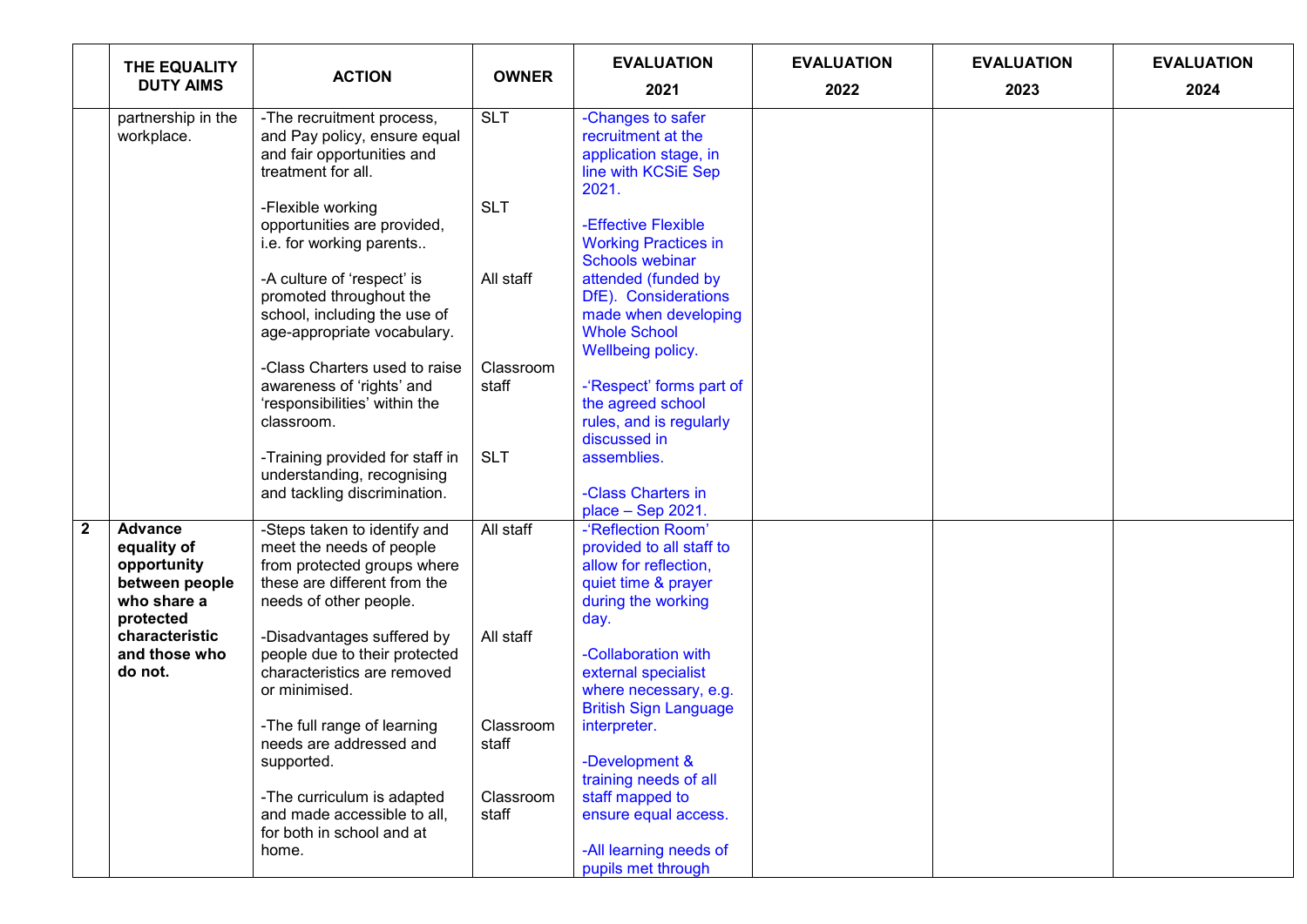|   | THE EQUALITY<br><b>DUTY AIMS</b>                                       | <b>ACTION</b>                                                                                                                                         | <b>OWNER</b>       | <b>EVALUATION</b><br>2021                                                                     | <b>EVALUATION</b><br>2022 | <b>EVALUATION</b><br>2023 | <b>EVALUATION</b><br>2024 |
|---|------------------------------------------------------------------------|-------------------------------------------------------------------------------------------------------------------------------------------------------|--------------------|-----------------------------------------------------------------------------------------------|---------------------------|---------------------------|---------------------------|
|   |                                                                        | -The school site is accessible<br>to all, including the use of<br>ramps to all blocks of<br>buildings.                                                | <b>SLT</b>         | intensive teaching<br>sessions, &<br>interventions for all<br>abilities.                      |                           |                           |                           |
|   |                                                                        | -Participation of all groups in<br>all school activities is<br>enabled and encouraged.                                                                | All staff          | -Where parents<br>choose for their child<br>not to engage with<br>extra-curricular            |                           |                           |                           |
|   |                                                                        | -All extra-curricular activities,<br>including educational visits,<br>are available to all.                                                           | All staff          | activities, alternative<br>on-site education is<br>provided.                                  |                           |                           |                           |
|   |                                                                        |                                                                                                                                                       |                    |                                                                                               |                           |                           |                           |
| 3 | Foster good<br>relations<br>between people                             | -Pupils, staff, parents and<br>others are listened to in an<br>open and fair manner.                                                                  | All staff          | -Pupil & staff voice<br>gathered about a<br>variety of topics,                                |                           |                           |                           |
|   | who share a<br>protected<br>characteristic<br>and those who<br>do not. | -Parents and carers are<br>informed and involved in the<br>aims of equality, and in<br>school activities.                                             | <b>SLT</b>         | including curriculum<br>intentions, school<br>values & wellbeing<br>opportunities.            |                           |                           |                           |
|   |                                                                        | -New pupils are welcomed<br>and helped to settle in<br>effectively.                                                                                   | All staff          | -Wider variety of<br>virtual involvement in<br>school life has been<br>trialled for parents,  |                           |                           |                           |
|   |                                                                        | -The curriculum is<br>developed, including whole<br>school topics, to provide<br>opportunities for promoting                                          | Classroom<br>staff | e.g. use of video,<br>virtual consultations<br>etc.<br>-Staggered starts for                  |                           |                           |                           |
|   |                                                                        | understanding between<br>people from different<br>groups.                                                                                             |                    | new pupils offered, as<br>well as pre-visits to<br>meet the teacher,<br>where possible.       |                           |                           |                           |
|   |                                                                        | -Personal experiences are<br>shared (pupils & staff),<br>including sharing<br>information 'All About Me'<br>and learning about different<br>families. | All staff          | -RE curriculum<br>covers a variety of<br>visits/workshops<br>spanning different<br>religions. |                           |                           |                           |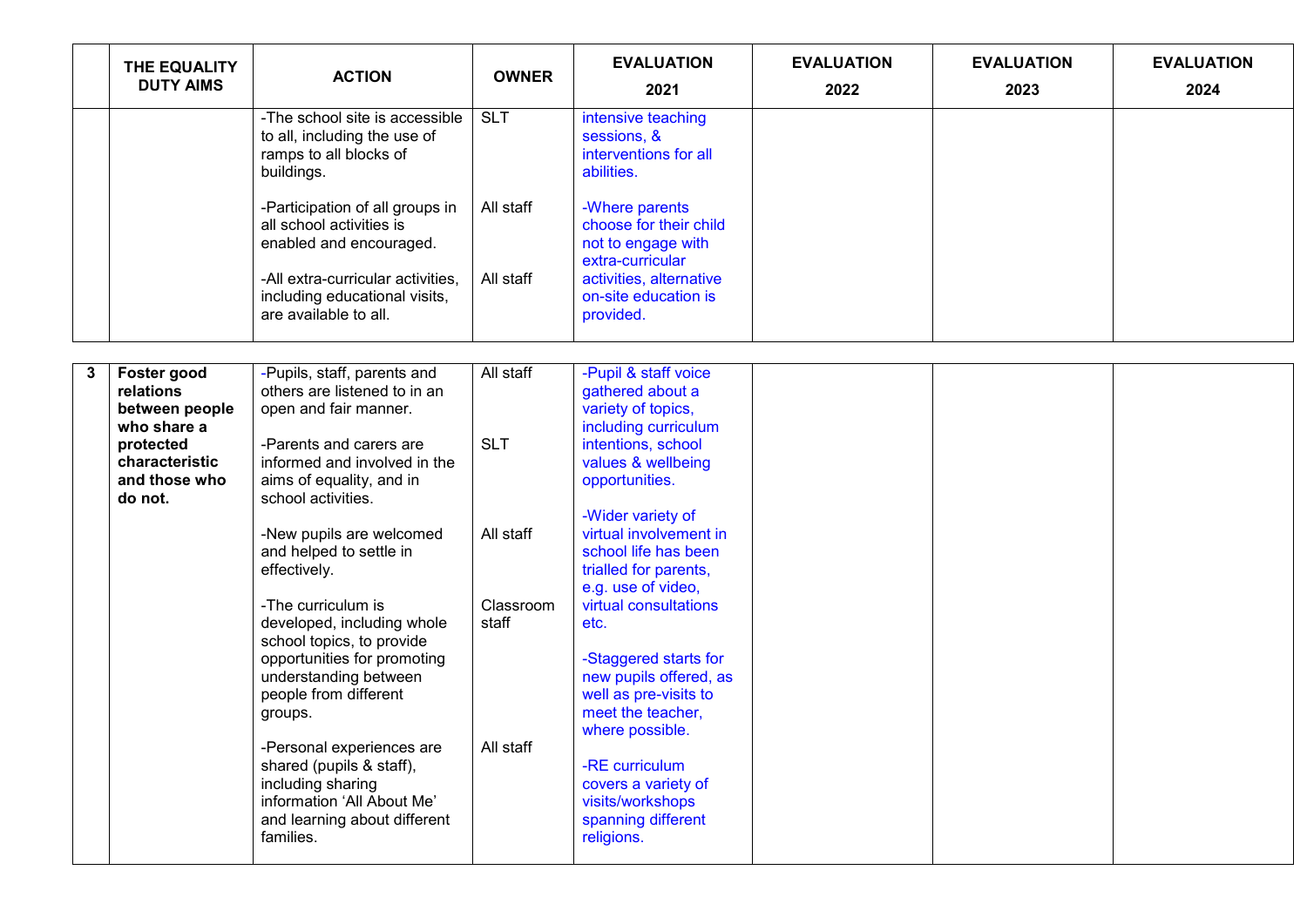| -The PSHE & RHE               | Classroom | -Cooking planned        |  |  |
|-------------------------------|-----------|-------------------------|--|--|
| curriculums are used to       | staff     | across different        |  |  |
| understand about one          |           | cultures &              |  |  |
| another, and foster good      |           | discussions take        |  |  |
| relations between groups.     |           | place relating back to  |  |  |
|                               |           | home experiences.       |  |  |
| -Circle-time activities,      | Classroom |                         |  |  |
| assemblies, nurture and       | staff     | -'All About Me'         |  |  |
| social skills groups are used |           | information continues   |  |  |
| to tackle prejudice and       |           | to be gathered for      |  |  |
| promote understanding of      |           | new starters, &         |  |  |
| others.                       |           | shared with all staff.  |  |  |
|                               |           | This includes           |  |  |
| -Links are made between       | Classroom | opportunities for       |  |  |
| people, including through a   | staff     | parents/guardians to    |  |  |
| range of art, music and       |           | express if they have    |  |  |
| dance.                        |           | knowledge they could    |  |  |
|                               |           | share with the          |  |  |
|                               |           | school/children.        |  |  |
|                               |           |                         |  |  |
|                               |           | -Virtual assemblies     |  |  |
|                               |           | used from March-July    |  |  |
|                               |           | 2021 to deliver RHE     |  |  |
|                               |           | objectives around       |  |  |
|                               |           | relationships & safety. |  |  |
|                               |           |                         |  |  |
|                               |           | -Music from around      |  |  |
|                               |           | the world explored &    |  |  |
|                               |           | celebrated through      |  |  |
|                               |           | music lessons.          |  |  |
|                               |           | -British artists        |  |  |
|                               |           |                         |  |  |
|                               |           | representing different  |  |  |
|                               |           | cultures explored e.g.  |  |  |
|                               |           | <b>Lynette Yiadom-</b>  |  |  |
|                               |           | Boakye, Yinka           |  |  |
|                               |           | Shonibare etc.          |  |  |